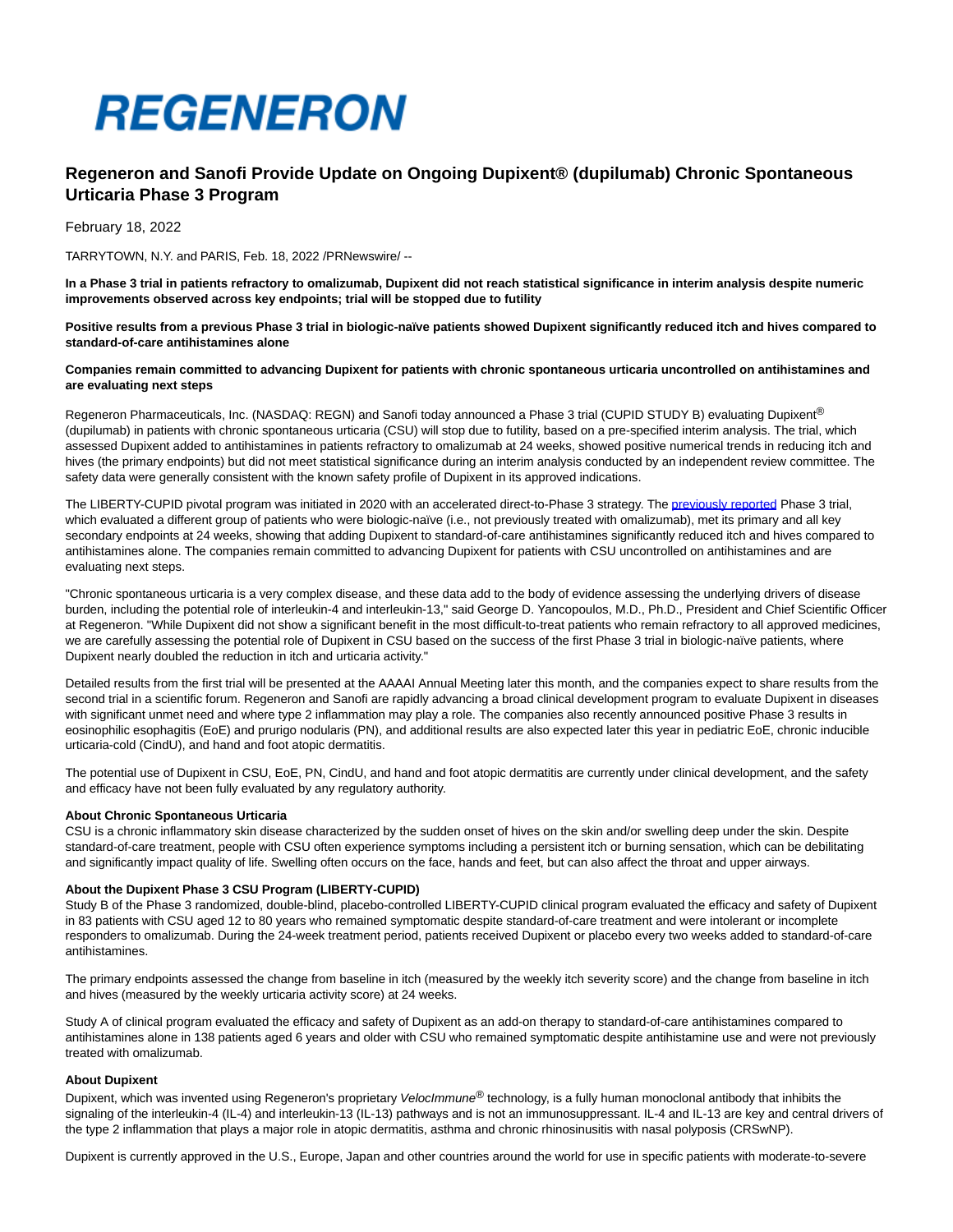atopic dermatitis, as well as certain patients with asthma or CRSwNP in different age populations. Dupixent is also approved in one or more of these indications in more than 60 countries around the world, and more than 350,000 patients have been treated globally.

# **About Regeneron's VelocImmune Technology**

Regeneron's VelocImmune technology utilizes a proprietary genetically engineered mouse platform endowed with a genetically humanized immune system to produce optimized fully human antibodies. When Regeneron's President and Chief Scientific Officer George D. Yancopoulos was a graduate student with his mentor Frederick W. Alt in 1985, they were the first to [envision m](https://c212.net/c/link/?t=0&l=en&o=3448257-1&h=1725477083&u=https%3A%2F%2Fwww.sciencedirect.com%2Fscience%2Farticle%2Fabs%2Fpii%2F0168952585900897&a=envision)aking such a genetically humanized mouse, and Regeneron has spent decades inventing and developing VelocImmune and related VelociSuite® technologies. Dr. Yancopoulos and his team have used VelocImmune technology to create approximately a quarter of all original, FDA-approved or authorized fully human monoclonal antibodies currently available. This includes Dupixent, REGEN-COV<sup>®</sup> (casirivimab and imdevimab), Libtayo<sup>®</sup> (cemiplimab-rwlc), Praluent<sup>®</sup> (alirocumab), Kevzara<sup>®</sup> (sarilumab), Evkeeza® (evinacumab-dgnb) and Inmazeb™ (atoltivimab, maftivimab and odesivimab-ebgn).

## **Dupilumab Development Program**

Dupilumab is being jointly developed by Regeneron and Sanofi under a global collaboration agreement. To date, dupilumab has been studied across 60 clinical trials involving more than 10,000 patients with various chronic diseases driven in part by type 2 inflammation.

In addition to the currently approved indications, Regeneron and Sanofi are studying dupilumab in a broad range of diseases driven by type 2 inflammation or other allergic processes, including CSU (Phase 3), pediatric atopic dermatitis (6 months to 5 years of age, Phase 3), chronic obstructive pulmonary disease with evidence of type 2 inflammation (Phase 3), EoE (Phase 3), bullous pemphigoid (Phase 3), PN (Phase 3), CindU (Phase 3), chronic rhinosinusitis without nasal polyposis (Phase 3), allergic fungal rhinosinusitis (Phase 3), allergic bronchopulmonary aspergillosis (Phase 3) and peanut allergy (Phase 2). These potential uses of dupilumab are currently under clinical investigation, and the safety and efficacy in these conditions have not been fully evaluated by any regulatory authority.

## **U.S. Indications**

DUPIXENT is a prescription medicine used:

- to treat adults and children 6 years of age and older with moderate-to-severe atopic dermatitis (eczema) that is not well controlled with prescription therapies used on the skin (topical), or who cannot use topical therapies. DUPIXENT can be used with or without topical corticosteroids. It is not known if DUPIXENT is safe and effective in children with atopic dermatitis under 6 years of age.
- with other asthma medicines for the maintenance treatment of moderate-to-severe eosinophilic or oral steroid dependent asthma in adults and children 6 years of age and older whose asthma is not controlled with their current asthma medicines. DUPIXENT helps prevent severe asthma attacks (exacerbations) and can improve your breathing. DUPIXENT may also help reduce the amount of oral corticosteroids you need while preventing severe asthma attacks and improving your breathing. DUPIXENT is not used to treat sudden breathing problems. It is not known if DUPIXENT is safe and effective in children with asthma under 6 years of age.
- with other medicines for the maintenance treatment of chronic rhinosinusitis with nasal polyposis (CRSwNP) in adults whose disease is not controlled. It is not known if DUPIXENT is safe and effective in children with chronic rhinosinusitis with nasal polyposis under 18 years of age.

# **IMPORTANT SAFETY INFORMATION FOR U.S. PATIENTS**

**Do not use** if you are allergic to dupilumab or to any of the ingredients in DUPIXENT®.

# **Before using DUPIXENT, tell your healthcare provider about all your medical conditions, including if you:**

- -- have eye problems
- -- have a parasitic (helminth) infection
- -- are scheduled to receive any vaccinations. You should not receive a "live vaccine" right before and during treatment with DUPIXENT.
- -- are pregnant or plan to become pregnant. It is not known whether DUPIXENT will harm your unborn baby.
	- A pregnancy registry for women who take DUPIXENT during pregnancy collects information about the health of you and your baby. To enroll or get more information call 1-877-311-8972 or go to<https://mothertobaby.org/ongoing-study/dupixent/>

-- are breastfeeding or plan to breastfeed. It is not known whether DUPIXENT passes into your breast milk.

Tell your healthcare provider about all the medicines you take, including prescription and over-the- counter medicines, vitamins and herbal supplements.

Especially tell your healthcare provider if you are taking oral, topical, or inhaled corticosteroid medicines; have asthma and use an asthma medicine; or have atopic dermatitis or CRSwNP, and also have asthma. **Do not** change or stop your corticosteroid medicine or other asthma medicine without talking to your healthcare provider. This may cause other symptoms that were controlled by the corticosteroid medicine or other asthma medicine to come back.

#### **DUPIXENT can cause serious side effects, including**:

**Allergic reactions. DUPIXENT can cause allergic reactions that can sometimes be severe.** Stop using DUPIXENT and tell your healthcare provider or get emergency help right away if you get any of the following signs or symptoms: breathing problems or wheezing, swelling of the face, lips, mouth, tongue or throat, fainting, dizziness, feeling lightheaded,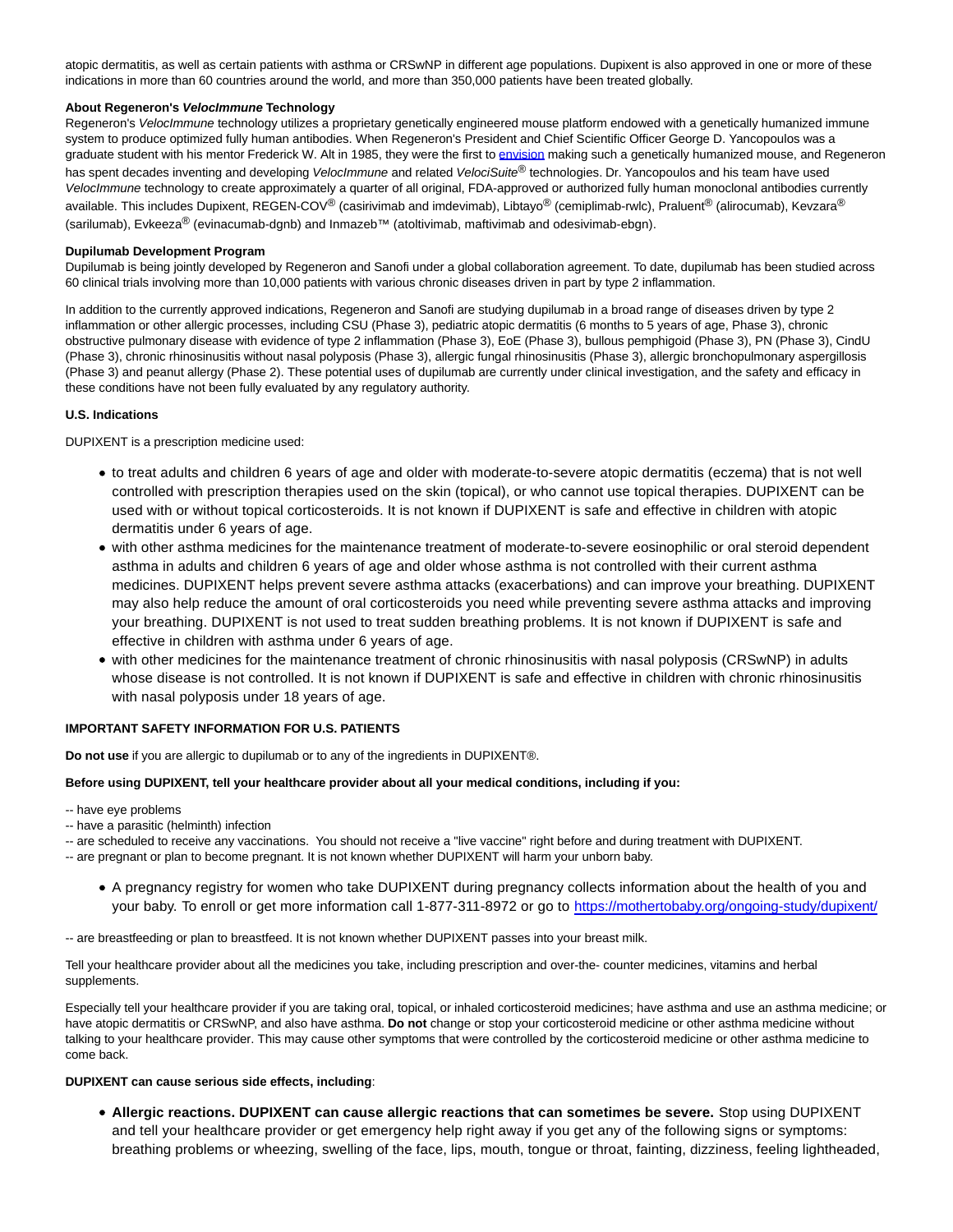fast pulse, fever, hives, joint pain, general ill feeling, itching, skin rash, swollen lymph nodes, nausea or vomiting, or cramps in your stomach-area.

- **Eye problems**. Tell your healthcare provider if you have any new or worsening eye problems, including eye pain or changes in vision, such as blurred vision. Your healthcare provider may send you to an ophthalmologist for an exam if needed.
- **Inflammation of your blood vessels**. Rarely, this can happen in people with asthma who receive DUPIXENT. This may happen in people who also take a steroid medicine by mouth that is being stopped or the dose is being lowered. It is not known whether this is caused by DUPIXENT. Tell your healthcare provider right away if you have: rash, chest pain, worsening shortness of breath, a feeling of pins and needles or numbness of your arms or legs, or persistent fever.
- **Joint aches and pain.** Some people who use DUPIXENT have had trouble walking or moving due to their joint symptoms, and in some cases needed to be hospitalized. Tell your healthcare provider about any new or worsening joint symptoms. Your healthcare provider may stop DUPIXENT if you develop joint symptoms

# **The most common side effects include:**

- **Atopic dermatitis:** injection site reactions, eye and eyelid inflammation, including redness, swelling, and itching, sometimes with blurred vision, and cold sores in your mouth or on your lips.
- **Asthma:** injection site reactions, pain in the throat (oropharyngeal pain), high count of a certain white blood cell (eosinophilia), and parasitic (helminth) infections.
- **Chronic rhinosinusitis with nasal polyposis:** injection site reactions, eye and eyelid inflammation, including redness, swelling, and itching, sometimes with blurred vision, high count of a certain white blood cell (eosinophilia), trouble sleeping (insomnia), toothache, gastritis, and joint pain (arthralgia).

Tell your healthcare provider if you have any side effect that bothers you or that does not go away. These are not all the possible side effects of DUPIXENT. Call your doctor for medical advice about side effects. You are encouraged to report negative side effects of prescription drugs to the FDA. Visi[t www.fda.gov/medwatch,](https://c212.net/c/link/?t=0&l=en&o=3448257-1&h=4273317837&u=http%3A%2F%2Fwww.fda.gov%2Fmedwatch&a=www.fda.gov%2Fmedwatch) or call 1-800-FDA-1088.

Use DUPIXENT exactly as prescribed by your healthcare provider. It's an injection given under the skin (subcutaneous injection). Your healthcare provider will decide if you or your caregiver can inject DUPIXENT. **Do not** try to prepare and inject DUPIXENT until you or your caregiver have been trained by your healthcare provider. In children 12 years of age and older, it's recommended DUPIXENT be administered by or under supervision of an adult. In children under 12 years of age, DUPIXENT should be given by a caregiver.

# **Please see accompanying full [Prescribing Information](https://c212.net/c/link/?t=0&l=en&o=3448257-1&h=1135586274&u=https%3A%2F%2Fwww.regeneron.com%2Fsites%2Fdefault%2Ffiles%2FDupixent_FPI.pdf&a=Prescribing%C2%A0Information) including Patient Information.**

# **About Regeneron**

Regeneron (NASDAQ: REGN) is a leading biotechnology company that invents life-transforming medicines for people with serious diseases. Founded and led for over 30 years by physician-scientists, our unique ability to repeatedly and consistently translate science into medicine has led to nine FDA-approved treatments and numerous product candidates in development, almost all of which were homegrown in our laboratories. Our medicines and pipeline are designed to help patients with eye diseases, allergic and inflammatory diseases, cancer, cardiovascular and metabolic diseases, pain, hematologic conditions, infectious diseases and rare diseases.

Regeneron is accelerating and improving the traditional drug development process through our proprietary VelociSuite technologies, such as VelocImmune, which uses unique genetically humanized mice to produce optimized fully human antibodies and bispecific antibodies, and through ambitious research initiatives such as the Regeneron Genetics Center, which is conducting one of the largest genetics sequencing efforts in the world.

For additional information about the company, please visi[t www.regeneron.com o](https://c212.net/c/link/?t=0&l=en&o=3448257-1&h=3605985962&u=http%3A%2F%2Fwww.regeneron.com%2F&a=www.regeneron.com)r follow @Regeneron on Twitter.

# **About Sanofi**

Sanofi is dedicated to supporting people through their health challenges. We are a global biopharmaceutical company focused on human health. We prevent illness with vaccines, provide innovative treatments to fight pain and ease suffering. We stand by the few who suffer from rare diseases and the millions with long-term chronic conditions.

With more than 100,000 people in 100 countries, Sanofi is transforming scientific innovation into healthcare solutions around the globe.

# **Regeneron Forward-Looking Statements and Use of Digital Media**

This press release includes forward-looking statements that involve risks and uncertainties relating to future events and the future performance of Regeneron Pharmaceuticals, Inc. ("Regeneron" or the "Company"), and actual events or results may differ materially from these forward-looking statements. Words such as "anticipate," "expect," "intend," "plan," "believe," "seek," "estimate," variations of such words, and similar expressions are intended to identify such forward-looking statements, although not all forward-looking statements contain these identifying words. These statements concern, and these risks and uncertainties include, among others, the impact of SARS-CoV-2 (the virus that has caused the COVID-19 pandemic) on Regeneron's business and its employees, collaborators, and suppliers and other third parties on which Regeneron relies, Regeneron's and its collaborators' ability to continue to conduct research and clinical programs, Regeneron's ability to manage its supply chain, net product sales of products marketed or otherwise commercialized by Regeneron and/or its collaborators or licensees (collectively, "Regeneron's Products"), and the global economy; the nature, timing, and possible success and therapeutic applications of Regeneron's Products and product candidates being developed by Regeneron and/or its collaborators or licensees (collectively, "Regeneron's Product Candidates") and research and clinical programs now underway or planned, including without limitation Dupixent<sup>®</sup> (dupilumab) for the treatment of chronic spontaneous urticaria ("CSU"); the extent to which the results from the research and development programs conducted by Regeneron and/or its collaborators or licensees, such as the LIBERTY-CUPID clinical program (including Study A of the program, results of which were previously reported), may be replicated in other studies and/or lead to advancement of product candidates to clinical trials, therapeutic applications, or regulatory approval; uncertainty of the utilization, market acceptance, and commercial success of Regeneron's Products (such as Dupixent) and Regeneron's Product Candidates and the impact of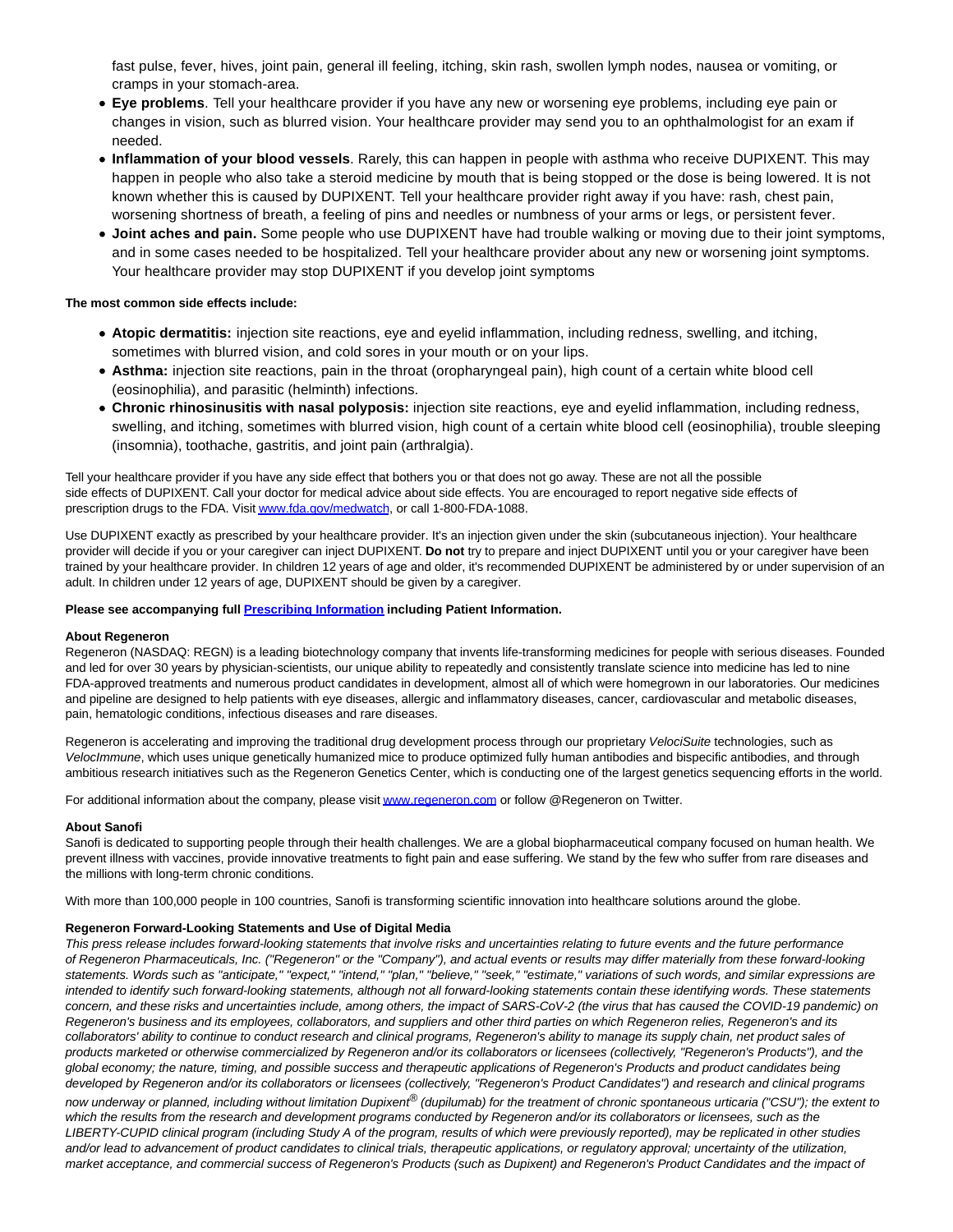studies (whether conducted by Regeneron or others and whether mandated or voluntary), including the studies discussed or referenced in this press release, on any of the foregoing or any potential regulatory approval of Regeneron's Products (such as Dupixent for the treatment of CSU) and Regeneron's Product Candidates; the likelihood, timing, and scope of possible regulatory approval and commercial launch of Regeneron's Product Candidates and new indications for Regeneron's Products, such as Dupixent for the treatment of CSU, pediatric atopic dermatitis, chronic obstructive pulmonary disease with evidence of type 2 inflammation, eosinophilic esophagitis, bullous pemphigoid, prurigo nodularis, chronic inducible urticaria-cold, chronic rhinosinusitis without nasal polyposis, allergic fungal rhinosinusitis, allergic bronchopulmonary aspergillosis, peanut allergy, and other potential indications; the ability of Regeneron's collaborators, licensees, suppliers, or other third parties (as applicable) to perform manufacturing, filling, finishing, packaging, labeling, distribution, and other steps related to Regeneron's Products and Regeneron's Product Candidates; the ability of Regeneron to manage supply chains for multiple products and product candidates; safety issues resulting from the administration of Regeneron's Products (such as Dupixent) and Regeneron's Product Candidates in patients, including serious complications or side effects in connection with the use of Regeneron's Products and Regeneron's Product Candidates in clinical trials; determinations by regulatory and administrative governmental authorities which may delay or restrict Regeneron's ability to continue to develop or commercialize Regeneron's Products and Regeneron's Product Candidates, including without limitation Dupixent; ongoing regulatory obligations and oversight impacting Regeneron's Products, research and clinical programs, and business, including those relating to patient privacy; the availability and extent of reimbursement of Regeneron's Products from third-party payers, including private payer healthcare and insurance programs, health maintenance organizations, pharmacy benefit management companies, and government programs such as Medicare and Medicaid; coverage and reimbursement determinations by such payers and new policies and procedures adopted by such payers; competing drugs and product candidates that may be superior to, or more cost effective than, Regeneron's Products and Regeneron's Product Candidates; unanticipated expenses; the costs of developing, producing, and selling products; the ability of Regeneron to meet any of its financial projections or guidance and changes to the assumptions underlying those projections or guidance; the potential for any license, collaboration, or supply agreement, including Regeneron's agreements with Sanofi, Bayer, and Teva Pharmaceutical Industries Ltd. (or their respective affiliated companies, as applicable) to be cancelled or terminated; and risks associated with intellectual property of other parties and pending or future litigation relating thereto (including without limitation the patent litigation and other related proceedings relating to EYLEA® (aflibercept) Injection, Dupixent, Praluent® (alirocumab), and REGEN-COV® (casirivimab and imdevimab)), other litigation and other proceedings and government investigations relating to the Company and/or its operations, the ultimate outcome of any such proceedings and investigations, and the impact any of the foregoing may have on Regeneron's business, prospects, operating results, and financial condition. A more complete description of these and other material risks can be found in Regeneron's filings with the U.S. Securities and Exchange Commission, including its Form 10-K for the year ended December 31, 2021. Any forward-looking statements are made based on management's current beliefs and judgment, and the reader is cautioned not to rely on any forward-looking statements made by Regeneron. Regeneron does not undertake any obligation to update (publicly or otherwise) any forward-looking statement, including without limitation any financial projection or guidance, whether as a result of new information, future events, or otherwise.

Regeneron uses its media and investor relations website and social media outlets to publish important information about the Company, including information that may be deemed material to investors. Financial and other information about Regeneron is routinely posted and is accessible on Regeneron's media and investor relations website [\(http://newsroom.regeneron.com\)](https://c212.net/c/link/?t=0&l=en&o=3448257-1&h=4287070672&u=http%3A%2F%2Fnewsroom.regeneron.com%2F&a=http%3A%2F%2Fnewsroom.regeneron.com) and its Twitter feed [\(http://twitter.com/regeneron\).](https://c212.net/c/link/?t=0&l=en&o=3448257-1&h=4191567399&u=https%3A%2F%2Fc212.net%2Fc%2Flink%2F%3Ft%3D0%26l%3Den%26o%3D3387026-1%26h%3D619644995%26u%3Dhttp%253A%252F%252Ftwitter.com%252Fregeneron%26a%3Dhttp%253A%252F%252Ftwitter.com%252Fregeneron&a=http%3A%2F%2Ftwitter.com%2Fregeneron)

#### **Sanofi Forward-Looking Statements**

This press release contains forward-looking statements as defined in the Private Securities Litigation Reform Act of 1995, as amended. Forwardlooking statements are statements that are not historical facts. These statements include projections and estimates regarding the marketing and other potential of the product, or regarding potential future revenues from the product. Forward-looking statements are generally identified by the words "expects", "anticipates", "believes", "intends", "estimates", "plans" and similar expressions. Although Sanofi's management believes that the expectations reflected in such forward-looking statements are reasonable, investors are cautioned that forward-looking information and statements are subject to various risks and uncertainties, many of which are difficult to predict and generally beyond the control of Sanofi, that could cause actual results and developments to differ materially from those expressed in, or implied or projected by, the forward-looking information and statements. These risks and uncertainties include among other things, unexpected regulatory actions or delays, or government regulation generally, that could affect the availability or commercial potential of the product, the fact that product may not be commercially successful, the uncertainties inherent in research and development, including future clinical data and analysis of existing clinical data relating to the product, including post marketing, unexpected safety, quality or manufacturing issues, competition in general, risks associated with intellectual property and any related future litigation and the ultimate outcome of such litigation, and volatile economic and market conditions, and the impact that COVID-19 will have on us, our customers, suppliers, vendors, and other business partners, and the financial condition of any one of them, as well as on our employees and on the global economy as a whole. Any material effect of COVID-19 on any of the foregoing could also adversely impact us. This situation is changing rapidly and additional impacts may arise of which we are not currently aware and may exacerbate other previously identified risks. The risks and uncertainties also include the uncertainties discussed or identified in the public filings with the SEC and the AMF made by Sanofi, including those listed under "Risk Factors" and "Cautionary Statement Regarding Forward-Looking Statements" in Sanofi's annual report on Form 20-F for the year ended December 31, 2020. Other than as required by applicable law, Sanofi does not undertake any obligation to update or revise any forward-looking information or statements.

#### **Regeneron Contacts:**

**Media Relations Investor Relations Hannah Kwagh Vesna Tosic** Tel: +1 914-847-6314 Tel: +1 914-847-5443 [Hannah.Kwagh@regeneron.com](mailto:Hannah.Kwagh@regeneron.com) [Vesna.Tosic@regeneron.com](mailto:Vesna.Tosic@regeneron.com) 

## **Sanofi Contacts:**

**Media Relations Investor Relations** Tel: +1 781-264-1091 Eva Schaefer-Jansen [Sally.Bain@sanofi.com](mailto:Sally.Bain@sanofi.com) Arnaud Delepine

**Sally Bain Sanofi Investor Relations – Contacts Paris** Nathalie Pham

**Sanofi Investor Relations – Contact North America**